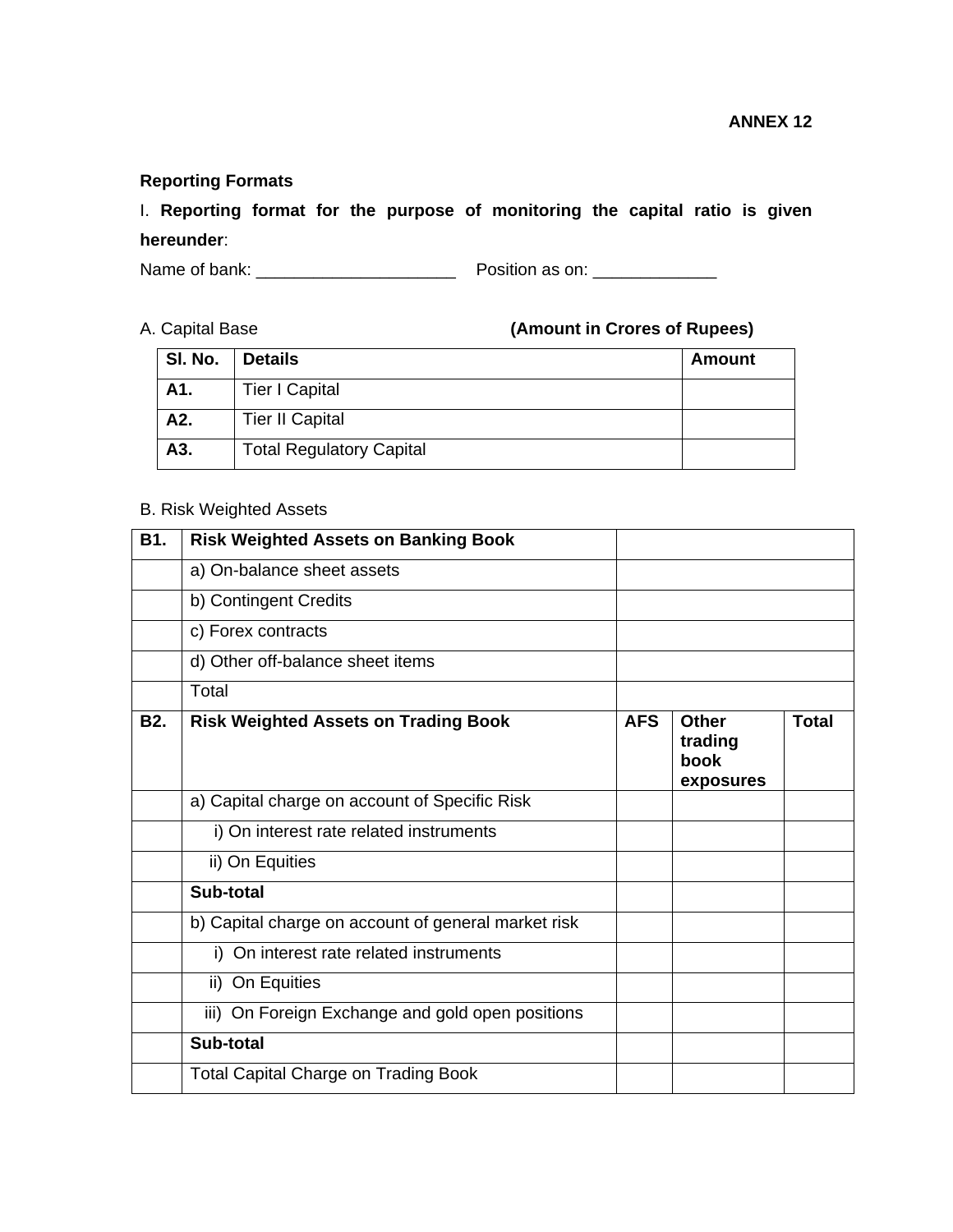|            | Total Risk weighted Assets on Trading Book       |  |  |
|------------|--------------------------------------------------|--|--|
|            | (total capital charge on trading book * (100/9)) |  |  |
| <b>B3.</b> | Total Risk Weighted Assets (B1 + B2)             |  |  |

C. Capital Ratio

| C1 |               | Capital to Risk-weighted Assets Ratio (CRAR) |  |  |
|----|---------------|----------------------------------------------|--|--|
|    | $(A3/B3*100)$ |                                              |  |  |

# D. Memo items

| D <sub>1</sub> | <b>Investment Fluctuation Reserve</b>         |  |
|----------------|-----------------------------------------------|--|
| D <sub>2</sub> | Book value of securities held in HFT category |  |
| D <sub>3</sub> | Book value of securities held in AFS category |  |
| D <sub>4</sub> | Net unrealised gains in HFT category          |  |
| D <sub>5</sub> | Net unrealised gains in AFS category          |  |

Banks should furnish data in the above format as on the last day of each calendar quarter to the Chief General Manager-in-Charge, Department of Banking Supervision, Central Office, World Trade Centre I, 3rd floor, Cuffe Parade, Mumbai 400 005 both in hard copy and soft copy. Soft copy in excel format may also be forwarded through e-mail to **osmos@rbi.org.in** and **dbodmrg@rbi.org.in.**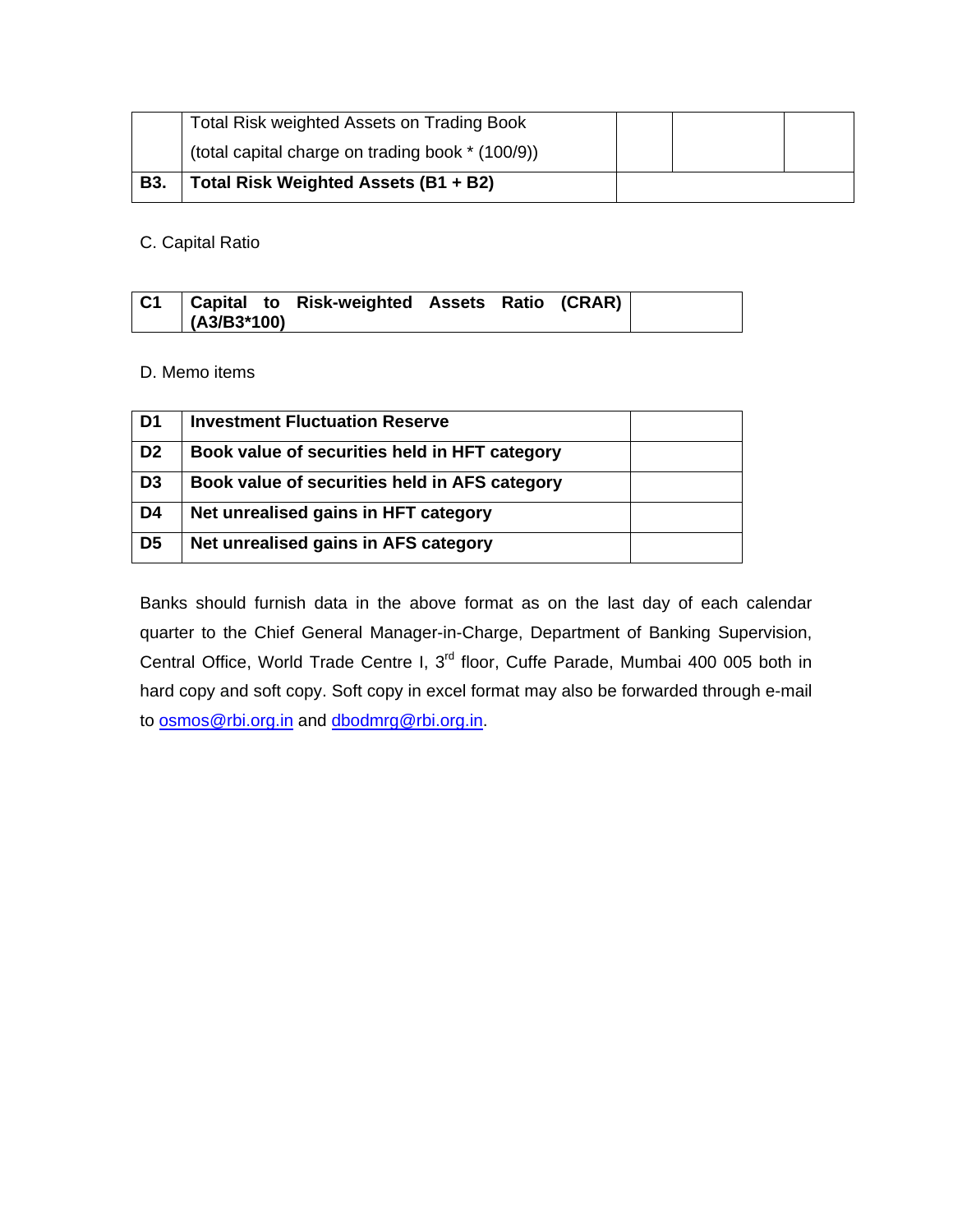# I. **Format for the Parallel Run Report furnishing the Progress in Implementation of New Capital Adequacy Framework** for the Quarter ended …………..

Name of the Bank: \_\_\_\_\_\_\_\_\_\_\_\_\_\_\_\_\_\_\_\_\_\_\_\_\_\_\_\_\_\_\_\_\_\_\_\_\_\_\_\_\_\_\_

# Pillar I aspects

1.1 Capital Adequacy

|       |                             |             |                                 |                |             |                 | (Rs. in crore) |
|-------|-----------------------------|-------------|---------------------------------|----------------|-------------|-----------------|----------------|
| 1.1.1 | <b>Risk Weighted Assets</b> |             |                                 | <b>Basel-I</b> |             | <b>Basel-II</b> |                |
|       |                             |             |                                 | Book           | <b>Risk</b> | <b>Book</b>     | <b>Risk</b>    |
|       |                             |             |                                 | Value          | Weighted    | Value           | Weighted       |
|       |                             |             |                                 |                | Value       |                 | Value          |
|       |                             |             | <b>RWA for Credit Risk</b>      |                |             |                 |                |
|       | a)                          |             | On Balance Sheet Items          |                |             |                 |                |
|       |                             | i.          | Loan and Investment             |                |             |                 |                |
|       |                             |             | portfolio                       |                |             |                 |                |
|       |                             |             | Standard                        |                |             |                 |                |
|       |                             |             | *<br>NPA / NPI                  |                |             |                 |                |
|       |                             | ii.         | <b>Other Assets</b>             |                |             |                 |                |
|       | b)                          |             | Off Balance Sheet Items         |                |             |                 |                |
|       |                             | L.          | <b>Market Related</b>           |                |             |                 |                |
|       |                             | ii.         | Non-Market Related              |                |             |                 |                |
| 1.1.2 |                             |             | <b>RWA for Market Risk</b>      |                |             |                 |                |
| 1.1.3 |                             |             | <b>RWA for Operational Risk</b> |                |             |                 |                |
| 1.1.4 |                             |             | <b>Total Capital</b>            |                |             |                 |                |
|       |                             |             | Tier I capital                  |                |             |                 |                |
|       |                             |             | Tier II capital                 |                |             |                 |                |
| 1.1.5 |                             | <b>CRAR</b> |                                 |                |             |                 |                |

1.2 Rating Profile of Exposures

| SI.<br>No. |                                                                              | Type of Exposure                      | Amount | Percentage of Loan<br><b>Amount to Total Credit</b> |  |  |
|------------|------------------------------------------------------------------------------|---------------------------------------|--------|-----------------------------------------------------|--|--|
| 1.2.1      |                                                                              | Corporate Loans<br>Other than SME)    |        |                                                     |  |  |
|            | a)                                                                           | Rated                                 |        |                                                     |  |  |
|            | Unrated<br>b)                                                                |                                       |        |                                                     |  |  |
| 1.2.2      | Corporate Loans (SME)                                                        |                                       |        |                                                     |  |  |
|            | a)                                                                           | Rated                                 |        |                                                     |  |  |
|            | b                                                                            | Unrated                               |        |                                                     |  |  |
| 1.2.3      |                                                                              | <b>Securitised Exposures</b>          |        | N. A.                                               |  |  |
|            | a)                                                                           | Rated                                 |        |                                                     |  |  |
|            | Unrated<br>b                                                                 |                                       |        |                                                     |  |  |
|            | Note: 'Rated' includes, ratings derived from Issuer rating / rating of other |                                       |        |                                                     |  |  |
|            |                                                                              | rated instruments of the same issuer. |        |                                                     |  |  |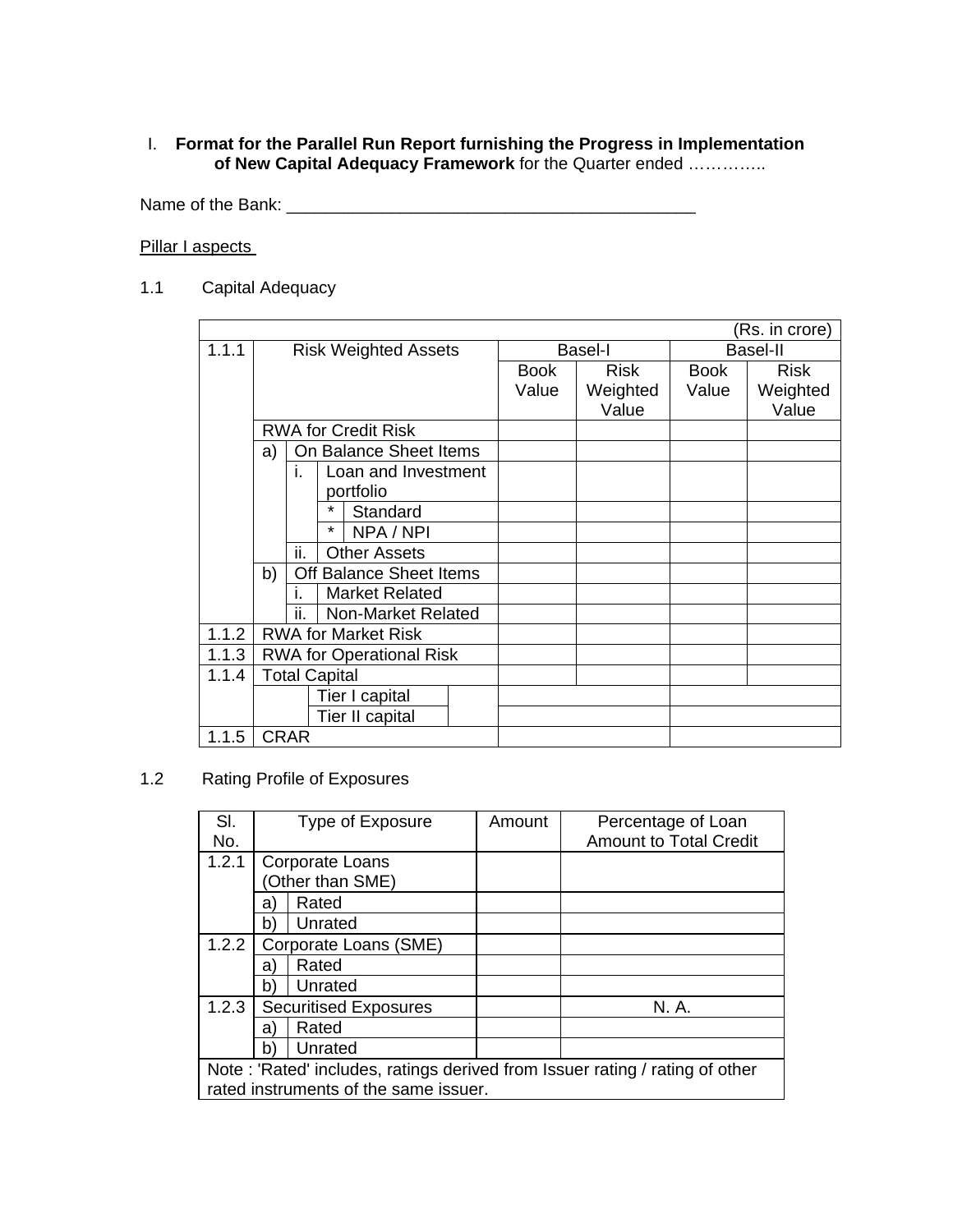#### 1.3 Use of CRM Techniques - Extent of CRMs used

| SI.<br>No. | Eligible Financial<br>Collateral (FC) | Total<br>amount<br>of $(FC)$<br>used | $%$ to<br>total<br>amount | <b>Net</b><br>amount<br>of FC<br>after<br>haircut | Percentage<br>of FC to<br>total RWA | Capital<br>relief<br>availed on<br>account of<br>FC (9% of<br>Net amount<br>of FC after<br>haircut) |
|------------|---------------------------------------|--------------------------------------|---------------------------|---------------------------------------------------|-------------------------------------|-----------------------------------------------------------------------------------------------------|
| 1.3.1      | Cash                                  |                                      |                           |                                                   |                                     |                                                                                                     |
| 1.3.2      | Gold                                  |                                      |                           |                                                   |                                     |                                                                                                     |
| 1.3.3      | Govt. Securities                      |                                      |                           |                                                   |                                     |                                                                                                     |
| 1.3.4      | KVP / NSC                             |                                      |                           |                                                   |                                     |                                                                                                     |
| 1.3.5      | <b>LIC Policy</b>                     |                                      |                           |                                                   |                                     |                                                                                                     |
| 1.3.6      | <b>Debt Securities</b>                |                                      |                           |                                                   |                                     |                                                                                                     |
|            | Rated<br>(i)                          |                                      |                           |                                                   |                                     |                                                                                                     |
|            | (ii)<br>Unrated                       |                                      |                           |                                                   |                                     |                                                                                                     |
| 1.3.7      | Units of Mutual Fund                  |                                      |                           |                                                   |                                     |                                                                                                     |

1.4 Collateral Risk Management

|                 | Govt.<br>securities | Debt<br><b>Securities</b> | Gold | LIC<br>NSC. | Units<br>of MF |
|-----------------|---------------------|---------------------------|------|-------------|----------------|
| Frequency of    |                     |                           |      | <b>KVP</b>  |                |
| Valuation of FC |                     |                           |      |             |                |

1.4.1 Any credit concentration recognized on account of the nature of collaterals?

1.4.2 Has the bank made an assessment of the market liquidity risk involved in the financial collateral? How is that taken into account in capital adequacy assessment under Pillar II?

1.4.3 What is the bank's assessment of operational risk especially the legal risk arising out of collaterals (such as on account of inadequate / incomplete documentation).

1.4.4 Does the bank hold as FC securities issued by any of its borrowing companies or their associates? If yes, the value of such FC may be indicated in the following table.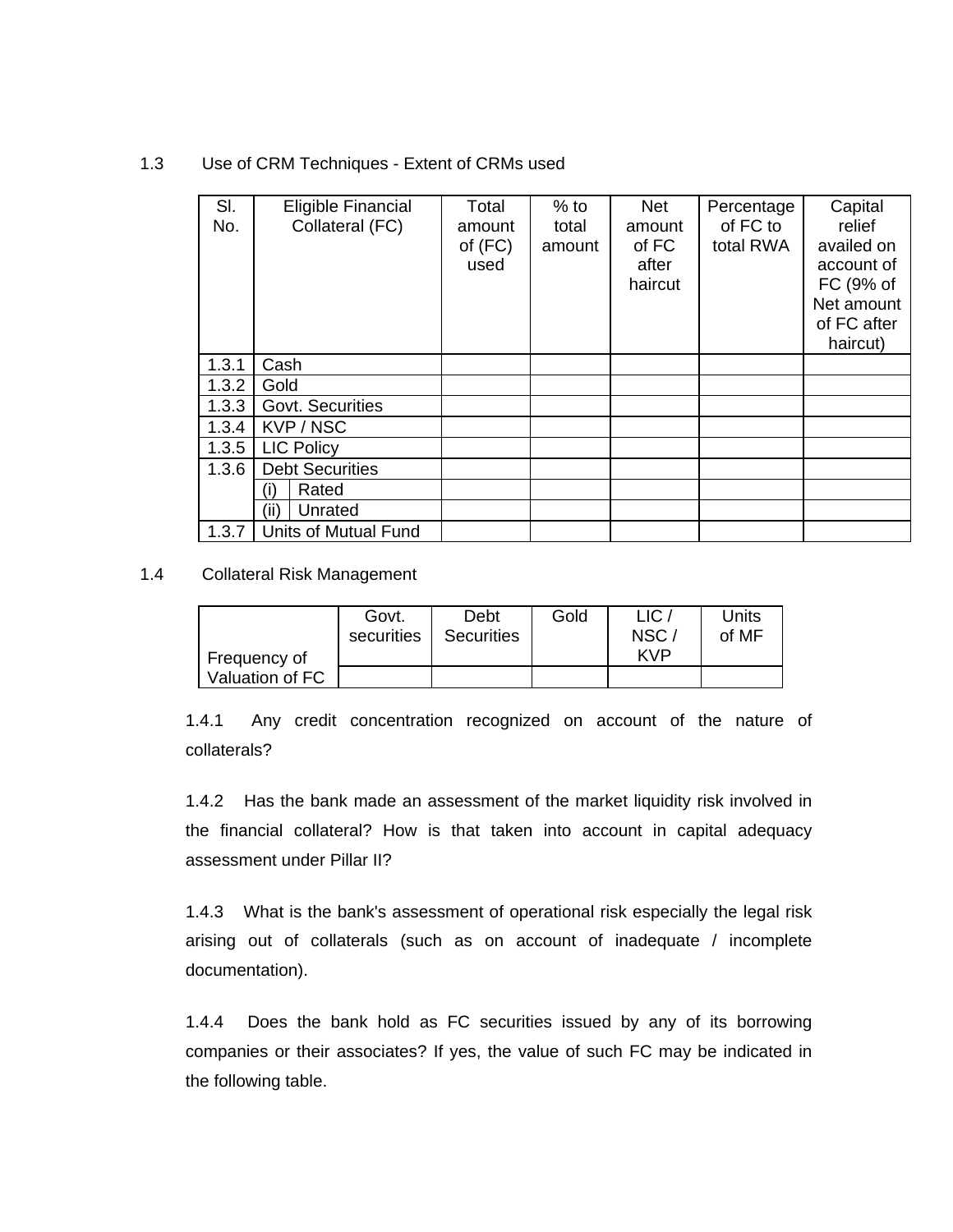| Latest Market value | Value after applicable haircut |
|---------------------|--------------------------------|
|                     |                                |

1.4.5 Are any collateral securities for the bank's exposures held by the custodian? Does the bank ensure that the custodian segregates these securities from its own securities?

1.4.6 The amount of exposures subject to on-balance sheet netting.

1.4.7 Details of eligible non-financial collateral

| Basel-I                                                                                                                                                                                                                                                                 | Basel-II                                                |
|-------------------------------------------------------------------------------------------------------------------------------------------------------------------------------------------------------------------------------------------------------------------------|---------------------------------------------------------|
| The amount of NPA secured by   The amount of secured portion<br>physical collateral (in cases of NPAs after taking into<br>where the amount of provisions $ $ account only the physical<br>held is at least 15% of the collateral which is eligible as<br>outstanding). | per para 5.12.4 of our circular<br>dated April 27, 2007 |

### **Pillar II aspects**

### 2.1 Existence of ICAAP

2.1.1 Whether the bank has formulated the ICAAP with the approval of board?

2.1.2 If so, what are its main components and risks covered?

2.1.3 Whether the outcomes of the ICAAP are periodically submitted to the Board and RBI? At what periodicity the outcomes of the ICAAP are reviewed by the board and Senior Management?

2.1.4 Whether ICAAP is an integral part of the management and decision making in the bank?

2.2 Board and Senior management oversight

2.2.1 Whether the bank has a Risk Management Committee (RMC)? Is it a Board Level Committee?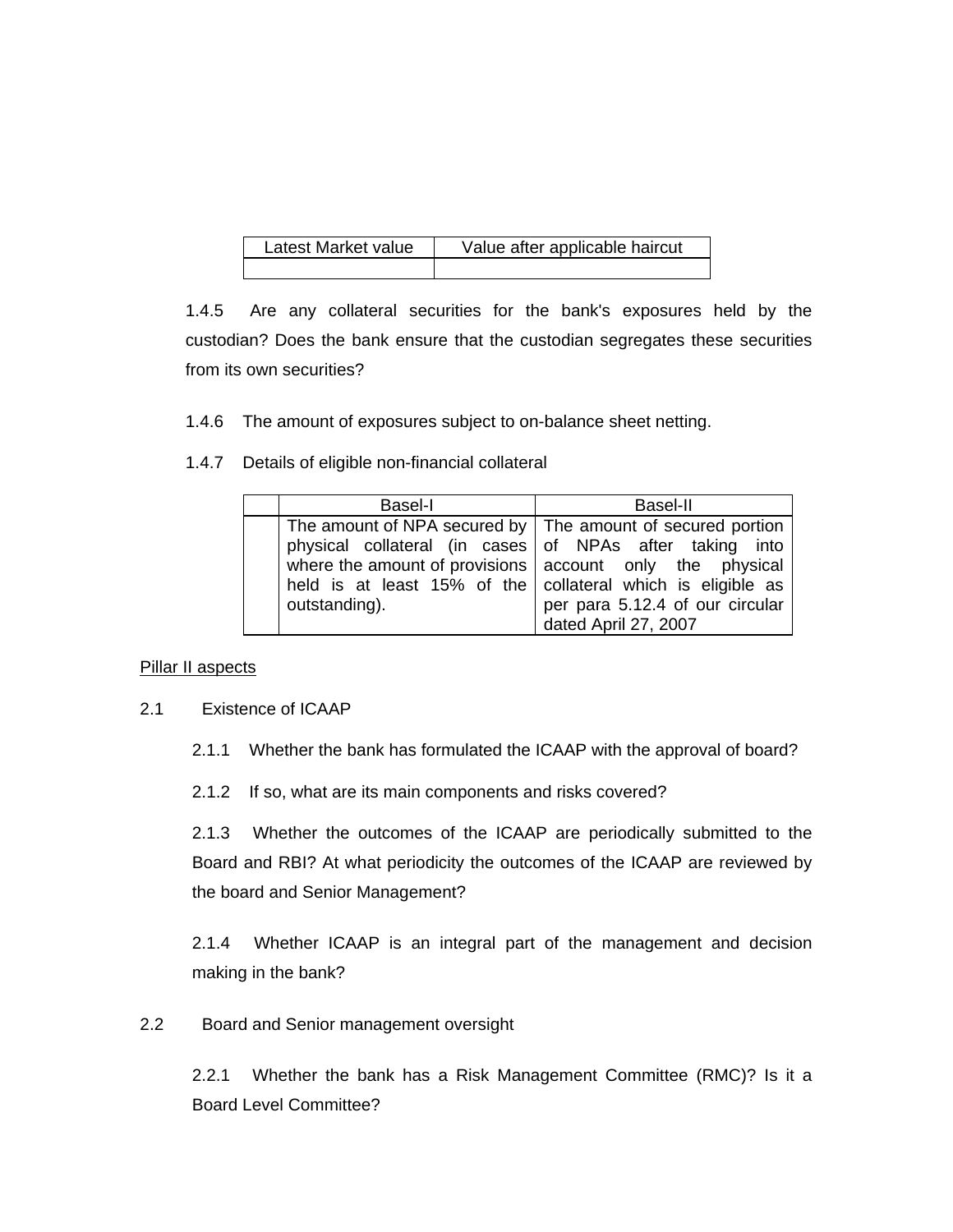2.2.2 If so, please indicate its composition and qualifications and experience of the members of the RMC.

2.2.3 Periodicity of submission of reports to the Board reviewing capital position and future capital needs of the banks.

2.2.4 Does the bank project its capital requirements in the medium term? If so, what parameters are taken into account into account in arriving at such projections?

2.2.5 Is the capital plan reviewed periodically? If yes, at what frequency? Please indicate the date of the last review.

2.2.6 Has the bank set up a separate Risk Management Department? If so, please indicate its broad set up.

2.2.7 Has the bank laid down a written detailed policy and procedure to ensure that the bank identifies, measures and reports all material risks to the board?

2.2.8 Does the bank have a process to relate its capital needs to risk?

2.2.9 Has the internal capital adequacy assessment process (ICAAP) is subject to an independent validation process? Is so, which agency conducts such validation - within or outside the bank? Whether validation has been brought within the scope of the Internal Audit?

2.3 Assessment of specific risks under ICAAP

2.3.1 Credit Risk

A. Has the bank identified any additional credit risks in the bank's credit portfolio such as credit concentration risk?

B. Does the bank think that its credit portfolio is well-diversified?

C. Does the bank assess the level of concentration risk in its non-retail portfolio by analyzing the distribution of such exposures across different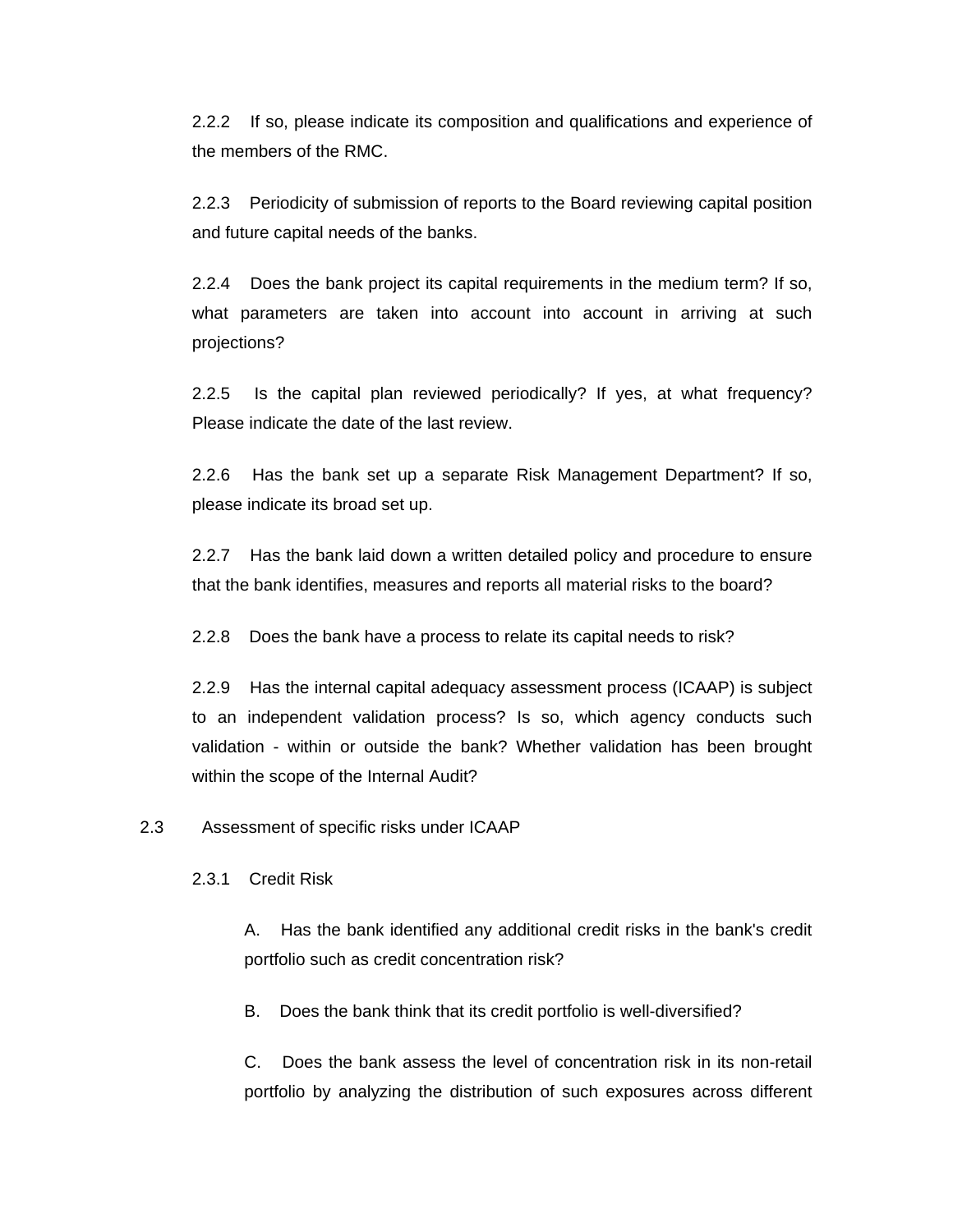bands within the regulatory ceiling for single borrower and group of borrower exposures, e.g. upto 5% of capital funds, 5-10% of capital funds and 10-15% of capital funds and so on?

D. The outstanding credit accounted for by the top 20 single borrower and top 20 borrower groups (separately) :

| Amount | % of total credit |
|--------|-------------------|
|        |                   |
|        |                   |
|        |                   |

E. Percentage of credit portfolio covered under the bank's internal rating system?

### 2.3.2 Operational Risk

A. Has the bank developed a framework for managing its operational risk exposure?

B. Does the bank consider that the capital maintained as per BIA is adequate for the level of operational risk it has.

C. Has the bank devised any strategy to transfer the operational risk outside the bank, such as by means of insurance?

D. Name the five sources of operational risks considered most significant for the bank at present, given its business mix and operational strategy?

#### 2.3.3 Market Risk

A. Does the bank use VaR for managing any of its market risk exposures? If so, please indicate the names of such exposures?

B. Does the bank supplement the VaR measure with stress tests wherever it is used?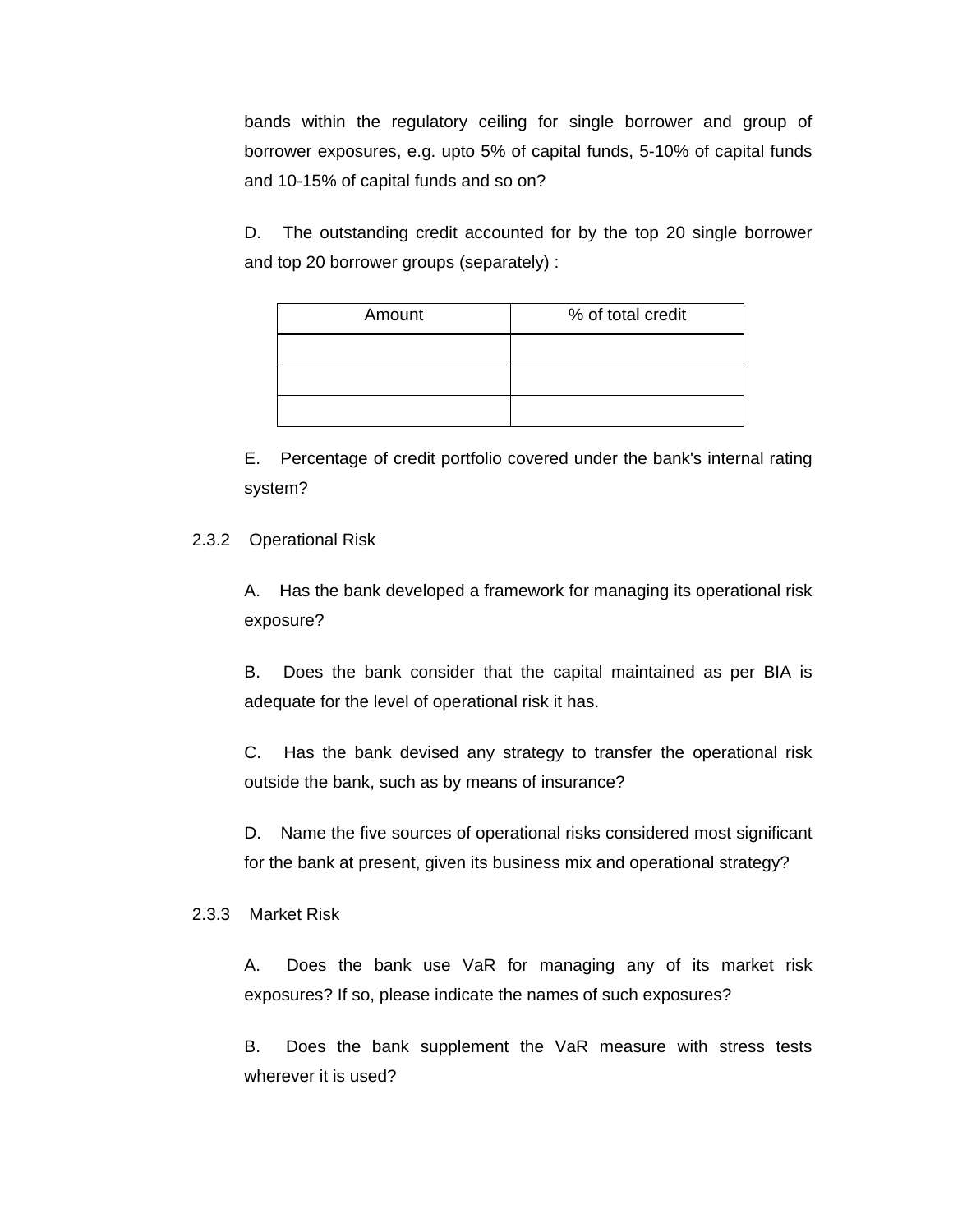C. If so, please indicate the areas subjected to stress testing during the last quarter?

D. Is there a system of independent validation or the stress testing exercise? If so, by whom?

2.3.4 Interest rate risk in the banking book

A. Does the bank assess its exposure to interest risk in the banking book?

B. If so, does the bank calculate likely drop in Market Value of Equity with 200 bps change in interest rates? If so, please indicate the estimated impact of such shock as at the end of the last quarter.

2.3.5 Liquidity Risk

A. How does the bank assess its liquidity risk exposure? Does it specifically estimate the market funding risk and market liquidity risk?

B. Who is the authority / entity designated to monitor and manage the liquidity risk in the bank? Please give details.

C. Whether the bank has a system of internal allocation of capital for liquidity risk? If so, please describe briefly.

D. What are the five most important measures taken by the bank to control its liquidity risk?

E. Total amount of bulk deposits taken from the 20 largest depositors and percentage of these deposits to total deposits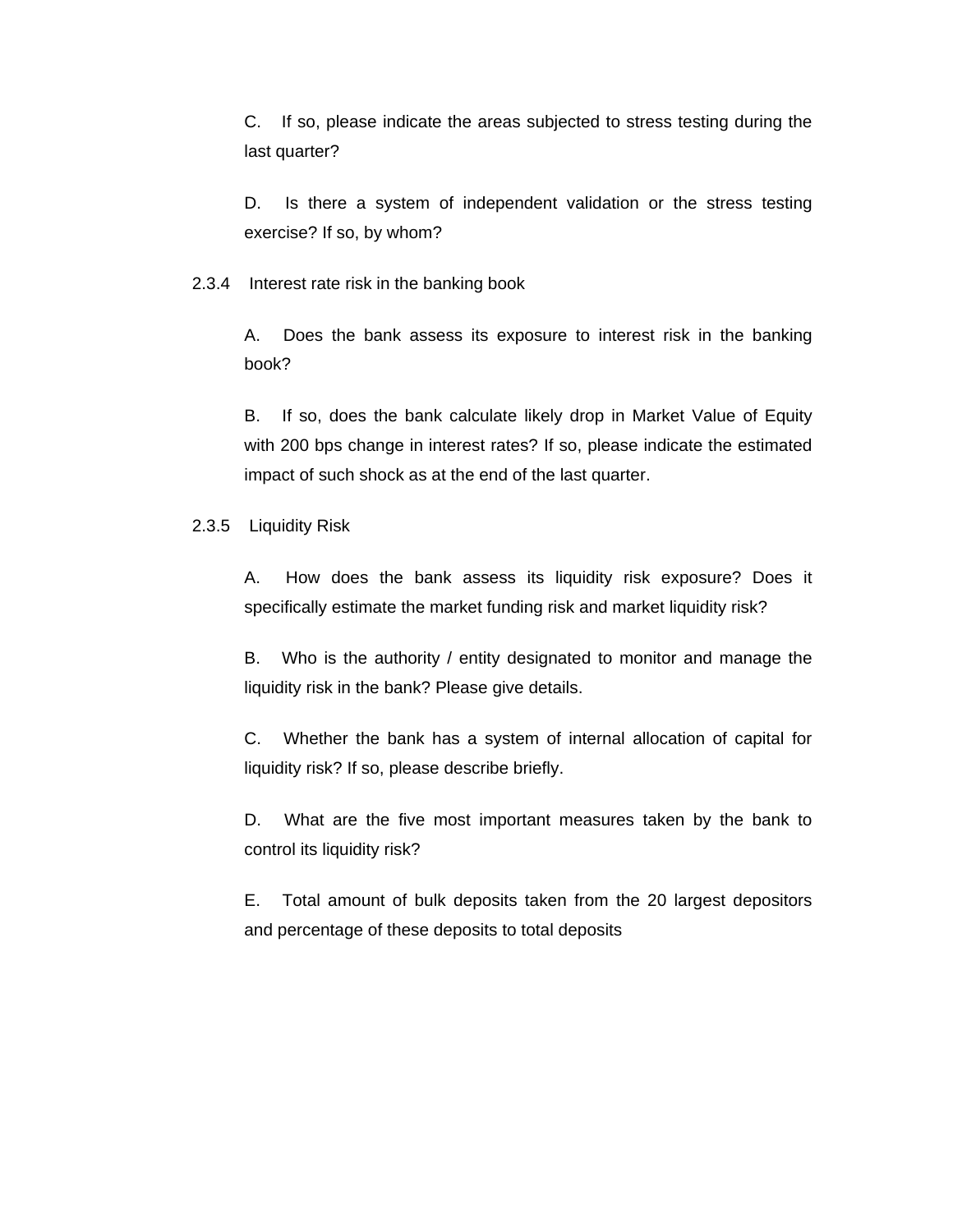2.3.6 Non-quantifiable Risks

What is the methodology for assessing and controlling non-quantifiable risks such as reputation risk and strategic risk?

#### 2.4 MIS and Audit

2.4.1 Please indicate the names and brief contents of the reports which are generated by the bank with a view to monitoring exposure to various risks and the final authority to whom the reports are put up? Please attach a separate sheet for this.

2.4.2 Does the external audit check / review the bank's ICAAP and other risk management reports? Are such Reports put up to the Audit Committee / RMC / Board for information?

2.4.3 Does the internal audit check the accuracy of MIS reports on risk management and capital adequacy submitted? Are the results of stress tests put up to the Board?

2.4.4 Does the bank have adequate MIS and level of computerisation and networking to support the implementation of Standardised approaches and ICAAP? If not, what are the plans and targets / deadlines set for achieving it?

2.4.5 Please indicate the major deficiencies identified in respect of the above.

2.4.6 Please indicate the steps taken to address the above deficiencies during the quarter.

| 2.5<br>Details of any additional capital requirement assessed by the bank |  |
|---------------------------------------------------------------------------|--|
|---------------------------------------------------------------------------|--|

| SI.   | Type of Risk                     | Capital add-on assessed |             |  |
|-------|----------------------------------|-------------------------|-------------|--|
| No.   |                                  | Amount                  | % age       |  |
|       |                                  |                         | <b>CRAR</b> |  |
| 2.5.1 | <b>Credit Concentration Risk</b> |                         |             |  |
| 2.5.2 | <b>Liquidity Risk</b>            |                         |             |  |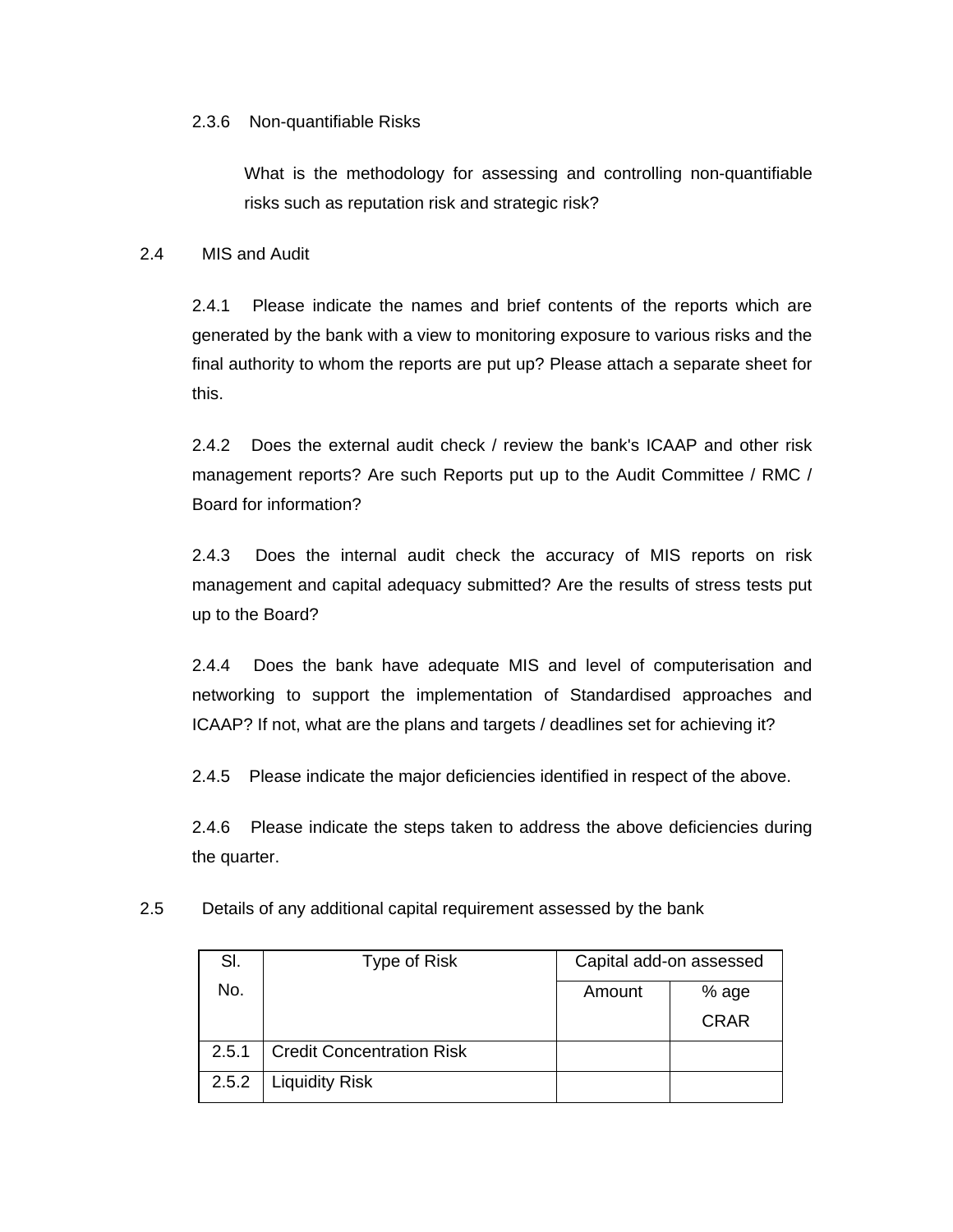| 2.5.3  | <b>Settlement Risk</b>               |                                      |  |  |  |  |
|--------|--------------------------------------|--------------------------------------|--|--|--|--|
| 2.5.4  | <b>Reputational Risk</b>             |                                      |  |  |  |  |
| 2.5.5  | <b>Strategic Risk</b>                |                                      |  |  |  |  |
| 2.5.6  | Risk for underestimation of Credit   |                                      |  |  |  |  |
|        | <b>Risk</b>                          |                                      |  |  |  |  |
| 2.5.7  | <b>Model Risk</b>                    |                                      |  |  |  |  |
| 2.5.8  | Risk on weakness in credit mitigants |                                      |  |  |  |  |
| 2.5.9  | <b>IRRBB</b>                         |                                      |  |  |  |  |
| 2.5.10 | Any other risks:                     |                                      |  |  |  |  |
|        | (i)                                  | Quantifiable                         |  |  |  |  |
|        | (ii)                                 | Non-quantifiable                     |  |  |  |  |
| 2.5.11 |                                      | In respect of risks already captured |  |  |  |  |
|        | under Pillar-I                       |                                      |  |  |  |  |
|        | (a)                                  | <b>Credit Risk</b>                   |  |  |  |  |
|        | (b)                                  | <b>Market Risk</b>                   |  |  |  |  |
|        | (c)                                  | <b>Operational Risk</b>              |  |  |  |  |

### 2.6 Stress Testing

A. Whether the bank has Board approved stress testing framework? What is the periodicity of review of stress testing framework?

B. What are the risks covered under stress testing framework?

C. At what periodicity, the stress tests are conducted and the results thereof are reviewed by the Board and senior management of the bank?

D. Have there been any breaches in the stress tolerance levels in the past one year? If so, what are the remedial measures initiated by the bank?

E. Is there any mechanism to validate the stress tests and their findings?